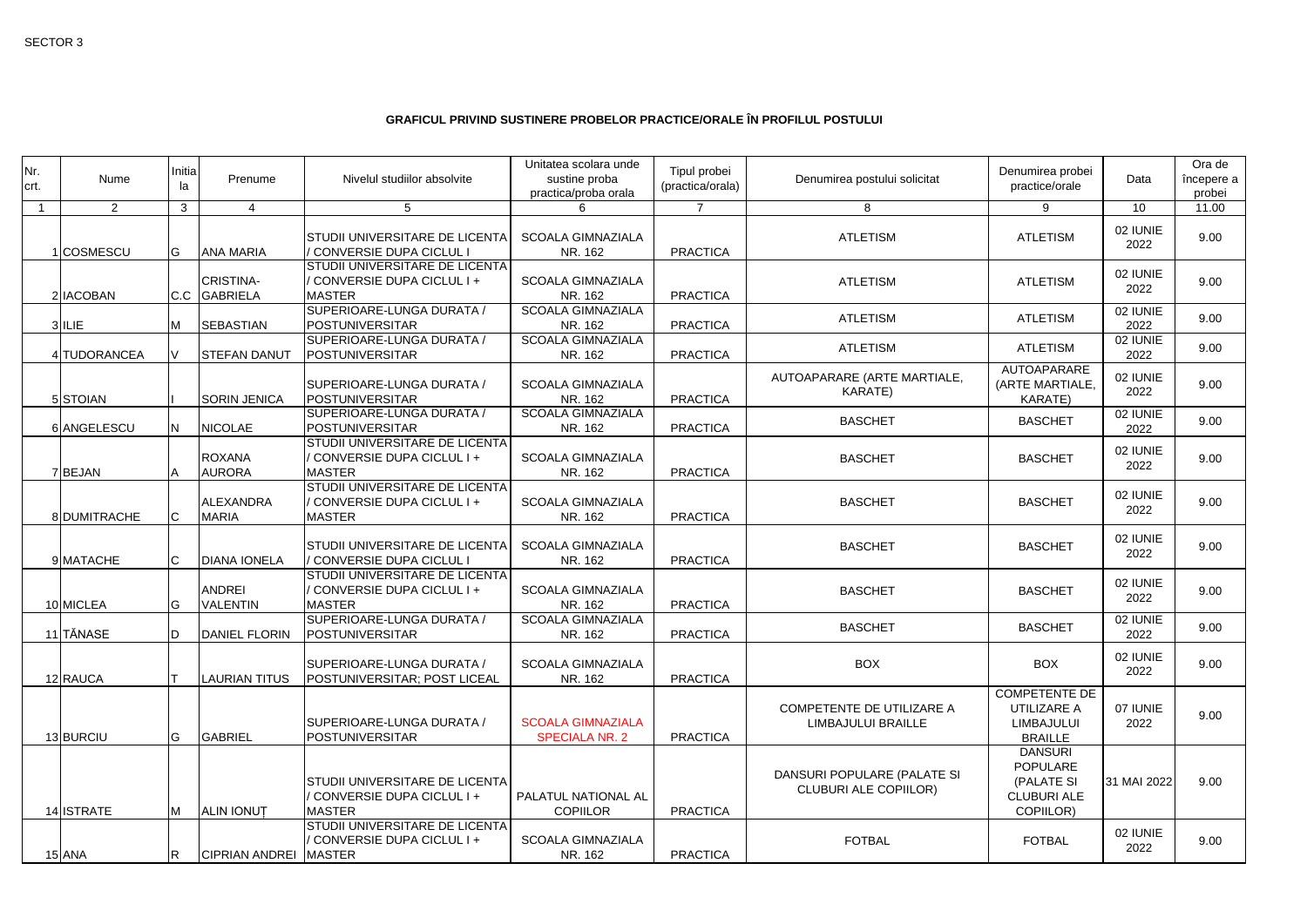| INr.<br>crt. | Nume           | Initia<br>la   | Prenume                            | Nivelul studiilor absolvite                                                         | Unitatea scolara unde<br>sustine proba<br>practica/proba orala | Tipul probei<br>(practica/orala) | Denumirea postului solicitat                    | Denumirea probei<br>practice/orale                 | Data             | Ora de<br>începere a<br>probei |
|--------------|----------------|----------------|------------------------------------|-------------------------------------------------------------------------------------|----------------------------------------------------------------|----------------------------------|-------------------------------------------------|----------------------------------------------------|------------------|--------------------------------|
| -1           | $\overline{2}$ | 3 <sup>1</sup> | 4                                  | 5                                                                                   | 6                                                              | $\overline{7}$                   | 8                                               | 9                                                  | 10               | 11.00                          |
|              | 16OPREA        |                | MARIO-ANDREI                       | STUDII UNIVERSITARE DE LICENTA<br>CONVERSIE DUPA CICLUL I +<br><b>MASTER</b>        | <b>SCOALA GIMNAZIALA</b><br>NR. 162                            | <b>PRACTICA</b>                  | <b>FOTBAL</b>                                   | <b>FOTBAL</b>                                      | 02 IUNIE<br>2022 | 9.00                           |
|              | 17 PANAIT      | S              | <b>ROBERT ADRIAN</b>               | STUDII UNIVERSITARE DE LICENTA<br>CONVERSIE DUPA CICLUL I +<br><b>MASTER</b>        | <b>SCOALA GIMNAZIALA</b><br>NR. 162                            | <b>PRACTICA</b>                  | <b>FOTBAL</b>                                   | <b>FOTBAL</b>                                      | 02 IUNIE<br>2022 | 9.00                           |
|              | 18 SÂRBU       | lS             | <b>ALBERTO</b><br><b>FRANCOIS</b>  | SUPERIOARE-SCURTA DURATA                                                            | <b>SCOALA GIMNAZIALA</b><br>NR. 162                            | <b>PRACTICA</b>                  | <b>FOTBAL</b>                                   | <b>FOTBAL</b>                                      | 02 IUNIE<br>2022 | 9.00                           |
|              | 19 TĂNASE      | E              | VICENTIU<br><b>TIBERIU</b>         | STUDII UNIVERSITARE DE LICENTA<br>CONVERSIE DUPA CICLUL I +<br><b>MASTER</b>        | <b>SCOALA GIMNAZIALA</b><br>NR. 162                            | <b>PRACTICA</b>                  | <b>FOTBAL</b>                                   | <b>FOTBAL</b>                                      | 02 IUNIE<br>2022 | 9.00                           |
|              | 20 BERCHI      | E              | <b>DANA</b><br><b>ALEXANDRA</b>    | STUDII UNIVERSITARE DE LICENTA<br>CONVERSIE DUPA CICLUL I +<br><b>MASTER</b>        | <b>SCOALA GIMNAZIALA</b><br>NR. 162                            | <b>PRACTICA</b>                  | <b>HALTERE</b>                                  | <b>HALTERE</b>                                     | 02 IUNIE<br>2022 | 9.00                           |
|              | 21 CARASOL     |                | <b>ALEXANDRA</b><br>LUMINITA       | <b>STUDII UNIVERSITARE DE LICENTA</b><br>CONVERSIE DUPA CICLUL I +<br><b>MASTER</b> | <b>SCOALA GIMNAZIALA</b><br>NR. 162                            | <b>PRACTICA</b>                  | <b>HANDBAL</b>                                  | <b>HANDBAL</b>                                     | 02 IUNIE<br>2022 | 9.00                           |
|              | 22 IONESCU     | lC.            | <b>BIANCA-ELENA</b>                | STUDII UNIVERSITARE DE LICENTA<br>CONVERSIE DUPA CICLUL I                           | <b>SCOALA GIMNAZIALA</b><br>NR. 162                            | <b>PRACTICA</b>                  | <b>HANDBAL</b>                                  | <b>HANDBAL</b>                                     | 02 IUNIE<br>2022 | 9.00                           |
|              | 23 IONESCU     | lC.            | <b>BIANCA-ELENA</b>                | STUDII UNIVERSITARE DE LICENTA PALATUL NATIONAL AL<br>CONVERSIE DUPA CICLUL I       | <b>COPIILOR</b>                                                | <b>PRACTICA</b>                  | <b>HANDBAL</b>                                  | <b>HANDBAL</b>                                     | 31 MAI 2022      | 9.00                           |
|              | 24 STĂNESCU    |                | ALEXANDRA -<br>M.M IULIANA         | STUDII UNIVERSITARE DE LICENTA<br>CONVERSIE DUPA CICLUL I +<br><b>MASTER</b>        | <b>SCOALA GIMNAZIALA</b><br>NR. 162                            | <b>PRACTICA</b>                  | <b>HANDBAL</b>                                  | <b>HANDBAL</b>                                     | 02 IUNIE<br>2022 | 9.00                           |
|              | 25 TUDOSIE     | M              | <b>ALEXANDRA</b><br><b>DANIELA</b> | STUDII UNIVERSITARE DE LICENTA<br>CONVERSIE DUPA CICLUL I +<br><b>MASTER</b>        | <b>SCOALA GIMNAZIALA</b><br>NR. 162                            | <b>PRACTICA</b>                  | <b>HANDBAL</b>                                  | <b>HANDBAL</b>                                     | 02 IUNIE<br>2022 | 9.00                           |
|              | 26 ALBU        | $\cap$<br>◡    | <b>CONSTANTIN</b><br><b>MARIAN</b> | STUDII UNIVERSITARE DE LICENTA<br>CONVERSIE DUPA CICLUL I +<br><b>MASTER</b>        | <b>SCOALA GIMNAZIALA</b><br>NR. 162                            | <b>PRACTICA</b>                  | <b>JUDO</b>                                     | <b>JUDO</b>                                        | 02 IUNIE<br>2022 | 9.00                           |
|              | 27 HALUS       | M              | <b>ROXANA SIMONA</b>               | STUDII UNIVERSITARE DE LICENTA<br>/ CONVERSIE DUPA CICLUL I                         | <b>SCOALA GIMNAZIALA</b><br>NR. 162                            | <b>PRACTICA</b>                  | <b>JUDO</b>                                     | <b>JUDO</b>                                        | 02 IUNIE<br>2022 | 9.00                           |
|              | 28 IACOB       | IN.            | <b>RADU CIPRIAN</b>                | SUPERIOARE-LUNGA DURATA /<br><b>POSTUNIVERSITAR</b>                                 | <b>SCOALA GIMNAZIALA</b><br>NR. 162                            | <b>PRACTICA</b>                  | <b>JUDO</b>                                     | <b>JUDO</b>                                        | 02 IUNIE<br>2022 | 9.00                           |
|              | 29 ANDREI      |                | <b>MARIAN DANIEL</b>               | SUPERIOARE-LUNGA DURATA /<br>POSTUNIVERSITAR                                        | <b>SCOALA GIMNAZIALA</b><br>NR. 162                            | <b>PRACTICA</b>                  | LUPTE (GRECO-ROMANE, LIBERE)                    | LUPTE (GRECO-<br>ROMANE, LIBERE)                   | 02 IUNIE<br>2022 | 9.00                           |
|              | 30 DIMA        | G              | <b>CONSTANTIN</b>                  | SUPERIOARE-LUNGA DURATA /<br>POSTUNIVERSITAR                                        | <b>SCOALA GIMNAZIALA</b><br>NR. 162                            | <b>PRACTICA</b>                  | LUPTE (GRECO-ROMANE, LIBERE)                    | LUPTE (GRECO-<br>ROMANE, LIBERE)                   | 02 IUNIE<br>2022 | 9.00                           |
|              | 31 SUTU        | C              | GEORGE                             | STUDII UNIVERSITARE DE LICENTA<br>CONVERSIE DUPA CICLUL I +<br><b>MASTER</b>        | <b>SCOALA GIMNAZIALA</b><br>NR. 162                            | <b>PRACTICA</b>                  | LUPTE (GRECO-ROMANE, LIBERE)                    | LUPTE (GRECO-<br>ROMANE, LIBERE)                   | 02 IUNIE<br>2022 | 9.00                           |
|              | 32 CĂPĂȚÎNĂ    | ID             | <b>ANDREEA</b>                     | STUDII UNIVERSITARE DE LICENTA<br>CONVERSIE DUPA CICLUL I                           | <b>SCOALA GIMNAZIALA</b><br>NR. 162                            | <b>PRACTICA</b>                  | NATATIE (INOT, SARITURI IN APA, POLO<br>PE APA) | NATATIE (INOT,<br>SARITURI IN APA,<br>POLO PE APA) | 02 IUNIE<br>2022 | 9.00                           |
|              | 33 CRISTESCU   |                | <b>ANDREI CAMIL</b>                | STUDII UNIVERSITARE DE LICENTA<br>CONVERSIE DUPA CICLUL I +<br><b>MASTER</b>        | SCOALA GIMNAZIALA<br>NR. 162                                   | <b>PRACTICA</b>                  | NATATIE (INOT, SARITURI IN APA, POLO<br>PE APA) | NATATIE (INOT,<br>SARITURI IN APA,<br>POLO PE APA) | 02 IUNIE<br>2022 | 9.00                           |